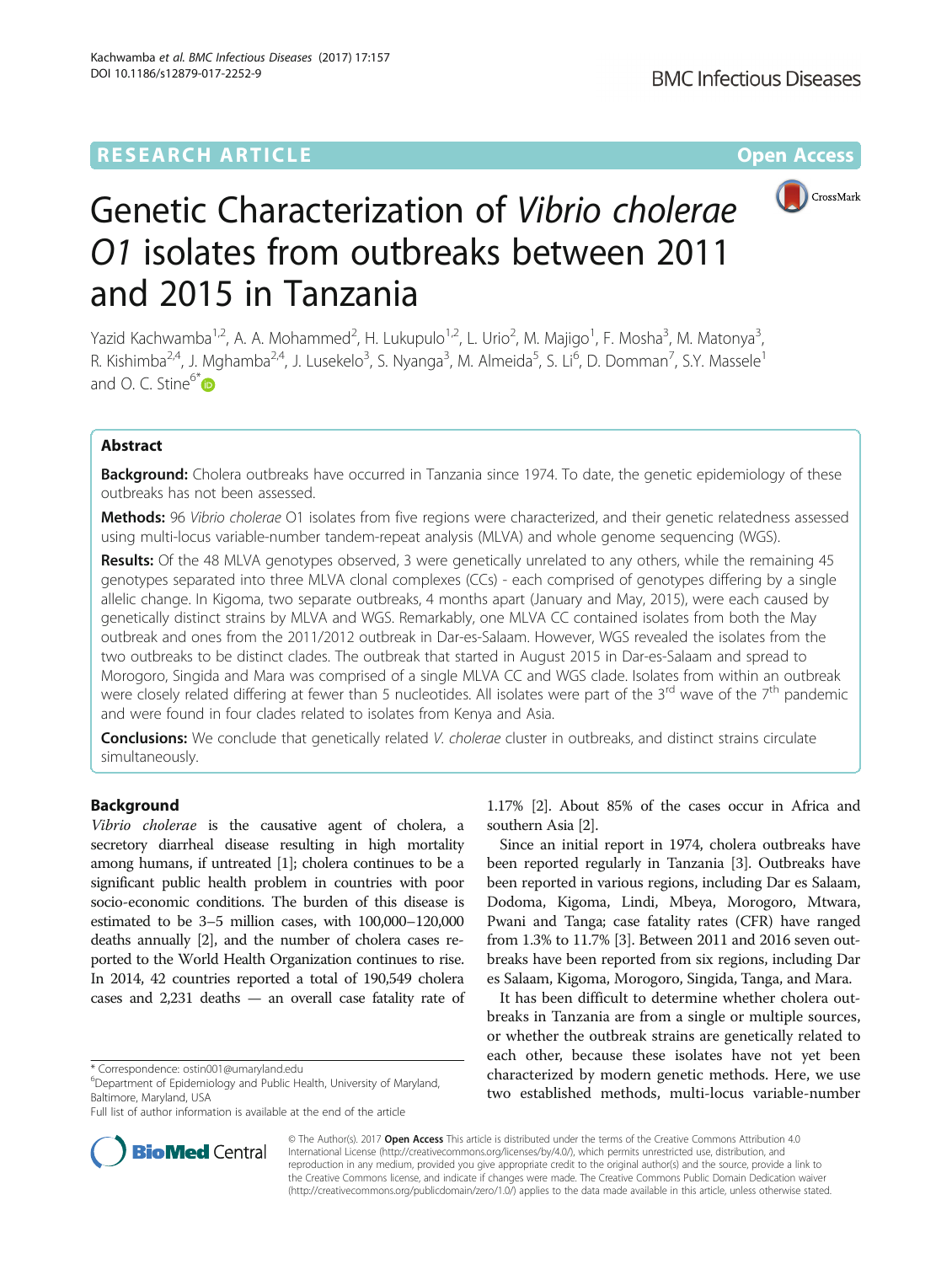<span id="page-1-0"></span>tandem-repeat analysis (MLVA) and whole genome sequencing (WGS), to determine the genetic relatedness and establish transmission patterns of outbreak strains, which can lead to conclusions on the source(s) of these cholera outbreaks. Such conclusions could form the basis for interventions to better control the spread of future outbreaks.

## **Methods**

### Study setting and study period

Clinical V. cholerae isolates were collected from the five regions (Fig. 1) which experienced outbreaks between December 2011 and November 2015. These specimens were collected with consent of the patients, as part of routine surveillance by the Ministry of Health, and were de-identified to protect patient anonymity.

#### Isolation of Vibrio cholerae

Ninety-six V. cholerae isolates preserved in skim milk at −80 °C were revived by inoculation into alkaline peptone water at 37 °C for 6 hours and cultured aerobically on thiosulfate citrate bile salt sucrose medium at 35 °C overnight. One discrete colony from thiosulfate citrate bile salt sucrose medium was subcultured on tryptone soya agar at 35 °C overnight under aerobic conditions to obtain sufficient growth for biochemical and serological tests.

## Biochemical screening and confirmation of the isolates

All isolates were confirmed as positive for oxidase, indole and string tests. The isolates were serogrouped using polyvalent serogroup O1 specific antiserum and confirmed for serotypes using Inaba and Ogawa specific antisera from DENKA SEIKEN Co. Ltd-Japan. Saline controls were included to detect auto agglutination.



## DNA extraction

DNA was extracted from overnight V. cholerae growth on Luria Bertani (LB) broth culture medium by taking 5 μL and following the Qiagen-DNeasy DNA extraction kit protocol (Qiagen, Germantown, MD).

## Multiple-locus variable-number tandem-repeat analysis (MLVA)

Five loci (VC0147, VC0436-7, VC1650, VCA0171, and VCA0283) containing a variable number of tandem repeats were amplified using specific primers [\[1](#page-5-0)]. These PCR products were separated, detected, and sized by using a 3730xl automatic sequencer using internal lane standards (Liz 600), and the Gene Scan program (all from Applied Biosystems, Foster City, CA, USA). Genotypes were determined using published formulas to calculate the number of repeats from the length of each allele [[1](#page-5-0)]. Five loci were ordered by their chromosomal location and a genotype (e.g., 9, 4, 14, 22, 17) was interpreted as an isolate having alleles of 9, 4, 14, 22, and 17 repeats at the 5 loci, respectively. The relatedness of isolates was assessed by using eBURST version 3 ([http://eburst.mlst.net](http://eburst.mlst.net/)) [\[1, 4](#page-5-0)]. Genetically-related genotypes are defined as those possessing identical alleles at 4 of the 5 loci; groups of related genotypes are called MLVA clonal complexes (CCs).

## Genome sequencing

We sequenced the genomes of 39 V. *cholerae* O1 isolates using DNA prepared for Illumina sequencing with the KAPA High Throughput Library Preparation Kit (Kapa Biosystems, Wilmington, MA). DNA was fragmented with the Covaris E210. Libraries were prepared using a modified version of manufacturer's with-bead protocol (Kapa Biosystems, Wilmington, MA). The libraries were enriched and barcoded by ten cycles of PCR amplification with primers containing an index sequence seven nucleotides in length. The libraries were then sequenced using a 100 bp paired-end run on an Illumina HiSeq2500 (Illumina, San Diego, CA).

## Whole genome alignment and detection of single nucleotide variants (SNVs)

The quality of the 101-base paired-end reads was confirmed using FastQC [\(http://www.bioinformatics.bbsrc.a](http://www.bioinformatics.bbsrc.ac.uk/projects/fastqc)[c.uk/projects/fastqc](http://www.bioinformatics.bbsrc.ac.uk/projects/fastqc)). High quality reads were assembled with "Spades" software (v.3.6.2) [[5\]](#page-5-0), using the options '– careful' to reduce the number of mis-assemblies and '– cov-cutoff auto' to remove the potentially mis-assembled low coverage contigs. Annotation was performed using the RAST server [[6](#page-5-0)]. The assembled annotated files are in Genbank. Nucleotide variation was identified compared to V. cholerae O1 El Tor strain TEM/25/01-004 (whole genome sequence tag TANZ\_56) in order to avoid spurious single nucleotides variants (SNVs). PARSNP (v1.2) [[7\]](#page-5-0) was used to extract and align the variable nucleotides from the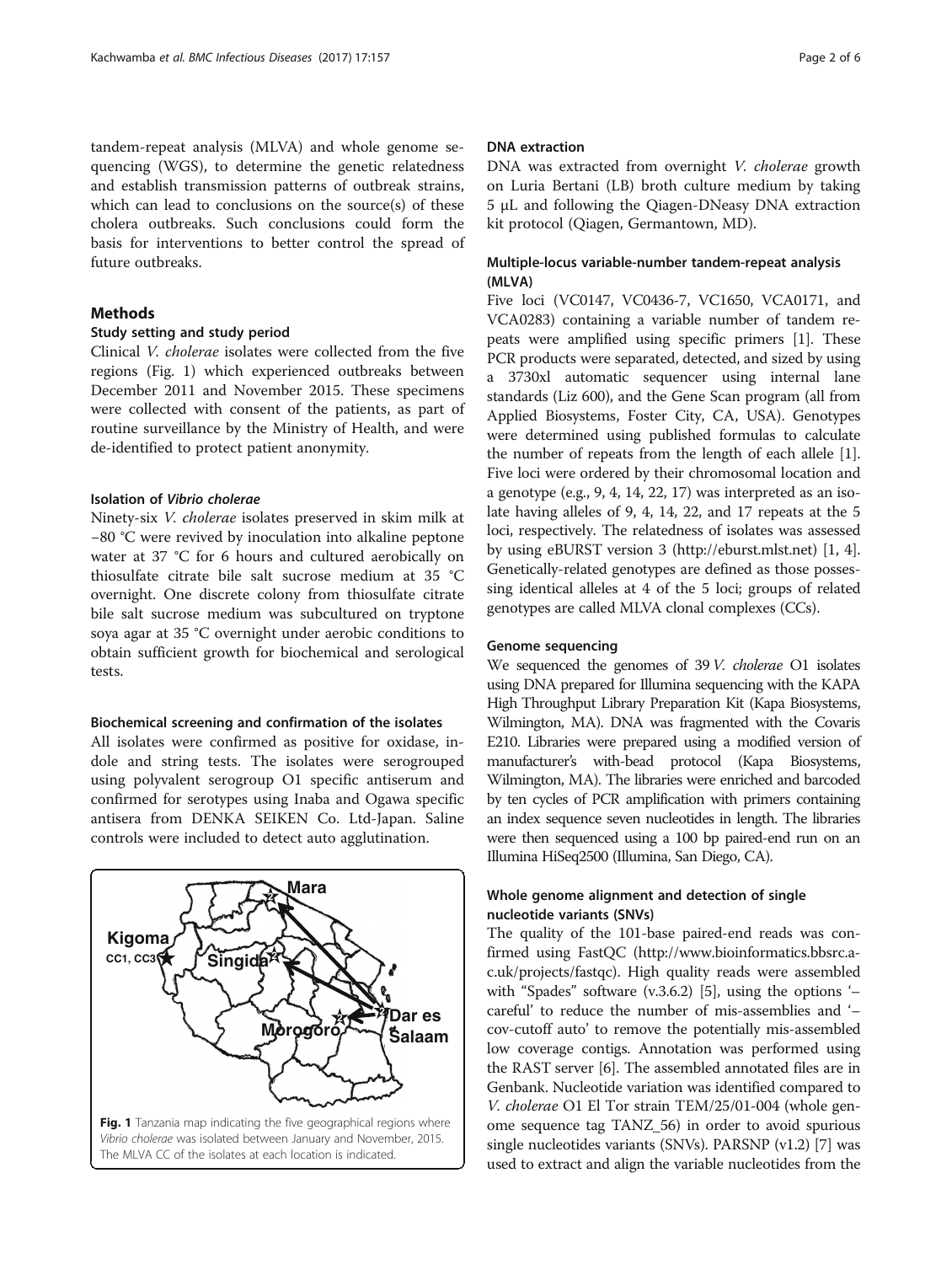<span id="page-2-0"></span>core-genome, using the parameter '–c' to constrain the use of all input genomes and generate the '.vcf' variant description file and '.ggr' alignment description file. The '.ggr' file was loaded in Gingr (v1.2) [\[7](#page-5-0)] to visualize the alignments and export the variant nucleotide alignment '.mfa' file. The '.vcf' file was then used to remove all variants from the '.mfa' file detected in the edge of the contigs (less than 1 kb of the contigs edges) using an in-house script. FastTree2 (v2.1.9) [\[8](#page-5-0)] was used with the default parameters to generate the maximum-likelihood newick tree file using the corrected '.mfa' alignment file. Then iTOL (<http://itol.embl.de/>) [\[9](#page-5-0)] was used to visualize the maximum-likelihood tree. In order to place the isolates into the 7th pandemic phylogeny, we mapped the reads to the Vibrio cholerae 01 El Tor reference N16961 using SMALT (<http://www.sanger.ac.uk/resources/software/smalt>) [[10\]](#page-5-0). The alignment was then striped of putative recombinant sites via Gubbins [\[11](#page-5-0)]. The resulting alignment of 5020 nucleotides was used to infer the phylogenic tree using RAxML [[12\]](#page-5-0) under the GTR model with 100 bootstrap replicates. The pre-seventh pandemic strain M66 (NCBI accession numbers CP001233 and CP001234) was used as outgroup. The whole genome sequences from previous publications are listed in Additional file [1](#page-5-0): Table S1.

## Results

## Multi-locus variable-number tandem-repeat analysis (MLVA)

Our MLVA revealed extensive genetic diversity among the 96 V. cholerae O1 isolates (Additional file [2:](#page-5-0) Table S2). All loci exhibited substantial variation: VC0147 had four alleles; VC436–7, five alleles; VC1650, three alleles; VCA0171, nine alleles; and VCA0283, thirteen alleles. When each isolate was assigned a genotype (on the basis of and in order of the number of repeat units at each locus), we identified 48 genotypes. Further exploration to determine the genetic relatedness of these genotypes revealed three MLVA-CCs, each comprising genotypes that differed from the other genotypes by a single allelic change. In addition, we detected three singleton genotypes that were unrelated to any other genotype; that is, they differed at  $>2$  of the 5 MLVA loci from all other genotypes.

The three genetically separate MLVA-CCs were also geographically and temporally distinct. Clonal complex 1 consisted of 31 isolates having 21 different genotypes (Fig. 2a). Thirteen of the isolates and eight genotypes were from the 2011/2012 outbreak in Dar es Salaam. The other eighteen isolates and thirteen genotypes were from the May, 2015 outbreak in Kigoma refugee camp. In each outbreak, there is a central genotype with many single locus variants and a few of those variants have additional related variants. Of note, despite differing at single MLVA locus, the two outbreaks have distinct genetic characteristics. First, at VCA0171 (locus 4), the 2011–2012 outbreak isolates have allele 18, while the 2015 isolates have allele 25 (with one exception that is 26). The second characteristic is serotypes: the 2011–2012 were Inaba, while the 2015s were Ogawa. These genetic differences also corresponded to a major difference in SNVs (marked by WGS! in Fig. 2a, additional details below). CC2 was comprised of 21 different genotypes distributed among 54 isolates (Fig. 2b). All the isolates were collected from the outbreak that started



serotype: Inaba versus Ogawa and a large (>70 SNVs) difference in the WGS. The relatedness of genotypes is diagrammed in b) for CC2, the August – November 2015 outbreak and  $c$ ) for CC3, the January 2015 outbreak in Kigoma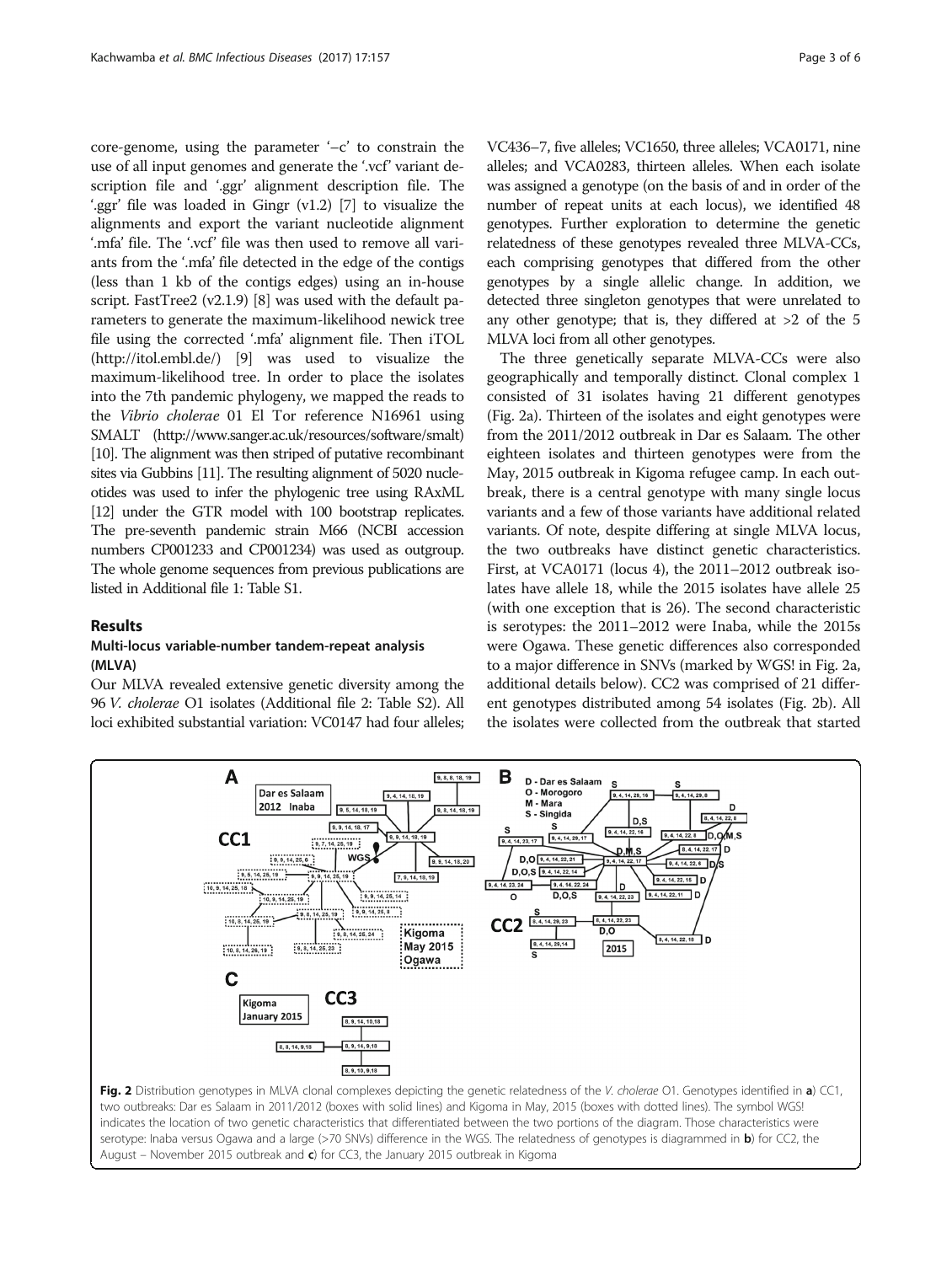<span id="page-3-0"></span>in Dar es Salaam in August 2015 and spread across multiple regions of Tanzania: Morogoro, later in August; Mara, in September; and Singida, in October. Of note, 47 isolates had allele 22, 4 had allele 23 and the five isolates that had allele 29 were collected in Singida. CC3 was composed of four of the other seven genotypes was found only in January 2015 in Kigoma (Fig. [2c\)](#page-2-0). All but one of the isolates had allele 9 at VCA0171 and the exception had allele 10. The other three genotypes were singletons unrelated to each other or any MLVA-CC. One singleton genotype was collected in January 2015 in Kigoma. The other two singletons were collected in January 2012 in Dar es Salaam.

#### Whole genome sequences

We analysed the phylogenetic relationships of the whole genome sequences from 39 V. cholerae O1 isolates. The average number of assembled contigs or scaffolds was 136 with an average depth of 386 reads (range 271 to 646). The genomes averaged 4.03 Mb in length and had an average GC content of 47.5%. In order to examine only the highest quality SNVs, we analysed only SNVs that were more than 1 kb from the ends of a contig. The resulting number of SNVs was 196 (Additional file [3](#page-5-0): Table S3).

Whole genome phylogeny unequivocally confirmed that the current Tanzanian isolates are members of wave 3 within the ongoing seventh pandemic (Fig. 3). Isolates from CC1 & 3 cluster with isolates from Kenya and Zambia. Of note, the Dar es Salaam – Kigoma clade within CC1 groups with a

previously sequenced isolate (4784) from Tanzania from 2009. Isolates from CC2 are most closely related to isolates from South Asia and Haiti. None of the Tanzanian isolates are related to the isolates from the neighbouring country, Mozambique. The SNVs discriminated between the isolates in this study in a phylogenetically informative manner. The pairwise differences between WGS genotypes ranged from 0 to 124 SNVs. There were 20 SNVs that varied in only one isolate, nine of the nucleotides occurred in one isolate (Tanz\_60) and 7 nucleotides occurred in 6 isolates from the August 2015 outbreak. Maximum likelihood analysis of the WGS data revealed four distinct clades (Fig. [4\)](#page-4-0). Each clade is separated by at least 52 polymorphic nucleotides. The four clades contained isolates from: 1) CC1 in Dar es Salaam in 2012, 2) CC1 in Kigoma during May 2015, 3) CC3 in Kigoma in January 2015 and 4) CC2 in August to October 2015. The two CC1 clusters were separated at least 73 SNVs consistent with their separation by serotype, Inaba or Ogawa and their allelic difference at VCA0171, the fourth locus. The maximum distance within each of the four clades was 2, 0, 3 and 4 SNVs respectively. Closer inspection of the CC2 clade revealed that all the genotypes from Mara did not differ and were identical to two genotypes from Dar es Salaam; three genotypes from Morogoro were identical to themselves and to three genotypes from Dar es Salaam and differed from the other three Morogoro genotypes by a one SNV; four of the Singida genotypes were identical and differed all the other genotypes from every location by one or two nucleotides.

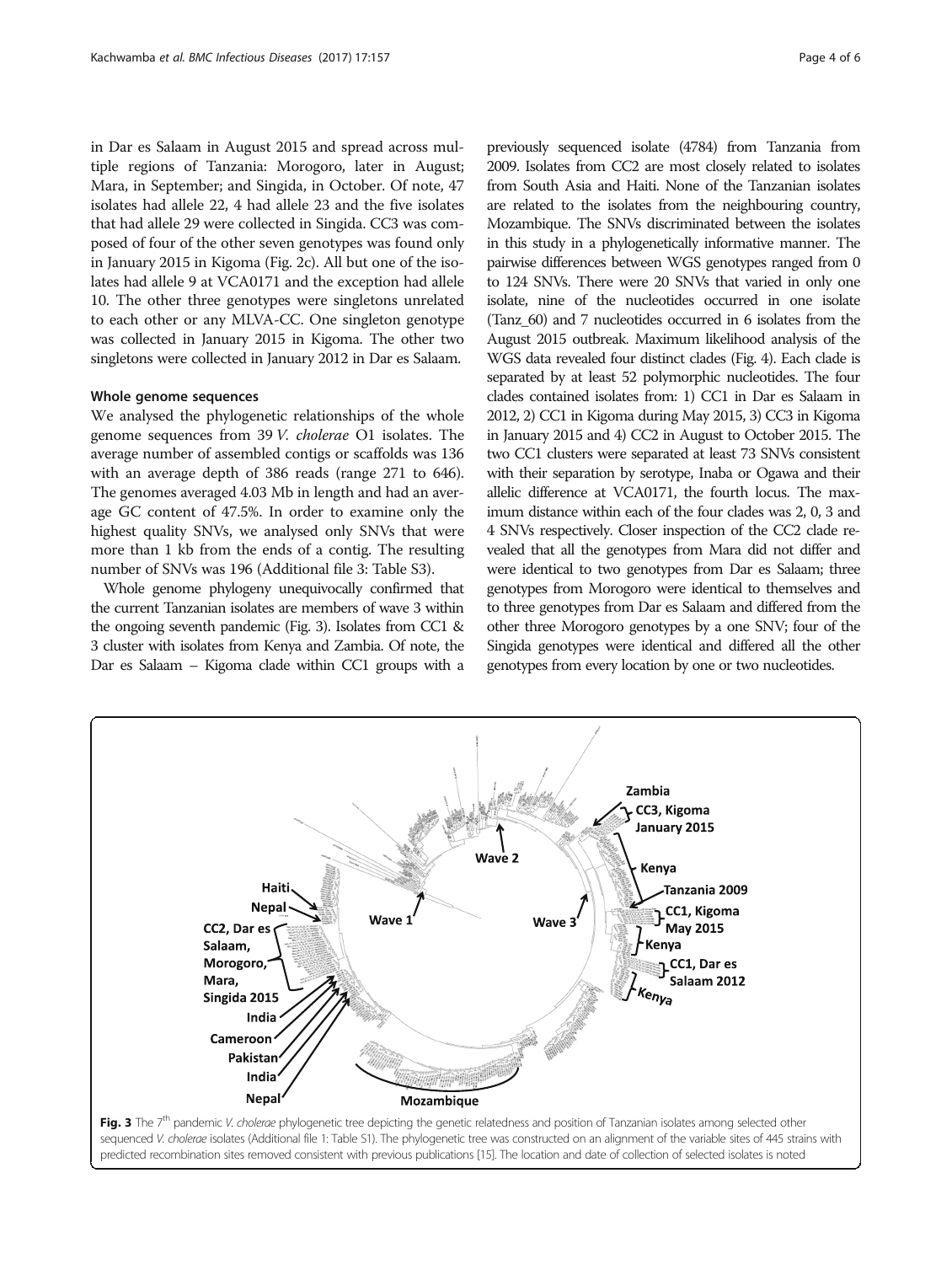<span id="page-4-0"></span>

## **Discussion**

Cholera outbreaks in Tanzania were caused by genetically diverse isolates of V. cholerae O1, although within an outbreak there was very little genetic diversity. Among our set of 96 isolates, MLVA revealed 48 genotypes of which 45 were grouped into three MLVA-CCs of genetically related isolates. Among the 39 isolates analysed by WGS, 196 SNVs were observed. Our maximum likelihood analyses of the genome sequences of the 39 isolates revealed four clades each within the 3<sup>rd</sup> wave of the  $7<sup>th</sup>$  pandemic [\[13](#page-5-0)]. The isolates in each clade, as defined by WGS corresponded to isolates from one of the MLVA-CCs. CC1 was divided into two clades reflecting the distinct outbreaks in different locations, different years and with different serotypes. The isolates within each outbreak primarily belonged to a single MLVA CC and the WGS clade.

Our MLVA data provided two unusual observations. First, in our data, the allele at locus VCA0171 was strongly correlated with the outbreak. In contrast, most previous MLVA investigations have found that the two small chromosome loci VCA0171 and VCA0283 were highly variable and did not correlate with any variable [[1, 14](#page-5-0)]. Second, our CC1 was not a single clade when analysed by WGS. This contrasts with previous observations that i) isolates from the same CC many miles apart were part of the same clade by WGS [\[14](#page-5-0)] or ii) closely related WGS sequences may have unrelated MLVA genotypes [[14, 15](#page-5-0)]. Whether this is the result of convergence or a slower than expected divergence of the MLVA genotypes cannot be determined from our data.

The epidemiological and genetic data, MLVA and WGS, are all consistent with three separate outbreaks in Tanzania during 2015. The first in January 2015 occurred in Kigoma and was caused by isolates from CC3 and a distinct singleton genotype representative of another genetic lineage of V. cholerae. The second outbreak in May also in Kigoma was caused by isolates from CC1. This indicates that the two outbreaks in Kigoma, occurring 4 months apart, were each caused by independent genetic lineages. Consistent with a single source, the isolates within each outbreak were less than 5 SNVs apart. The genomes from MLVA CC1 & 3 are likely the ongoing spread of the lineage (or lineages) that was imported into Africa between 1993 and 2002 [\[16](#page-5-0)]. The third, August 2015 outbreak includes only isolates from MLVA CC2, again a single source for the isolates is consistent with them being fewer than five nucleotides apart. This outbreak has spread from Dar es Salaam in August to Morogoro later August, to Mara and then Singida (see Fig. [1\)](#page-1-0). Genotypes from the two of the three outbreaks have been observed in or related to isolates from Dar es Salaam, we hypothesize that Dar es Salaam may be a reservoir of Vibrio cholerae in Tanzania.

## Conclusion

Each cholera outbreak in Tanzania in 2015 was caused by a genetic distinct group of closely related isolates. Each outbreak has a single primary source and interventions should focus on stopping the spread of the disease. These outbreaks are part of the ongoing spread of cholera through Africa, as clearly seen with these strains